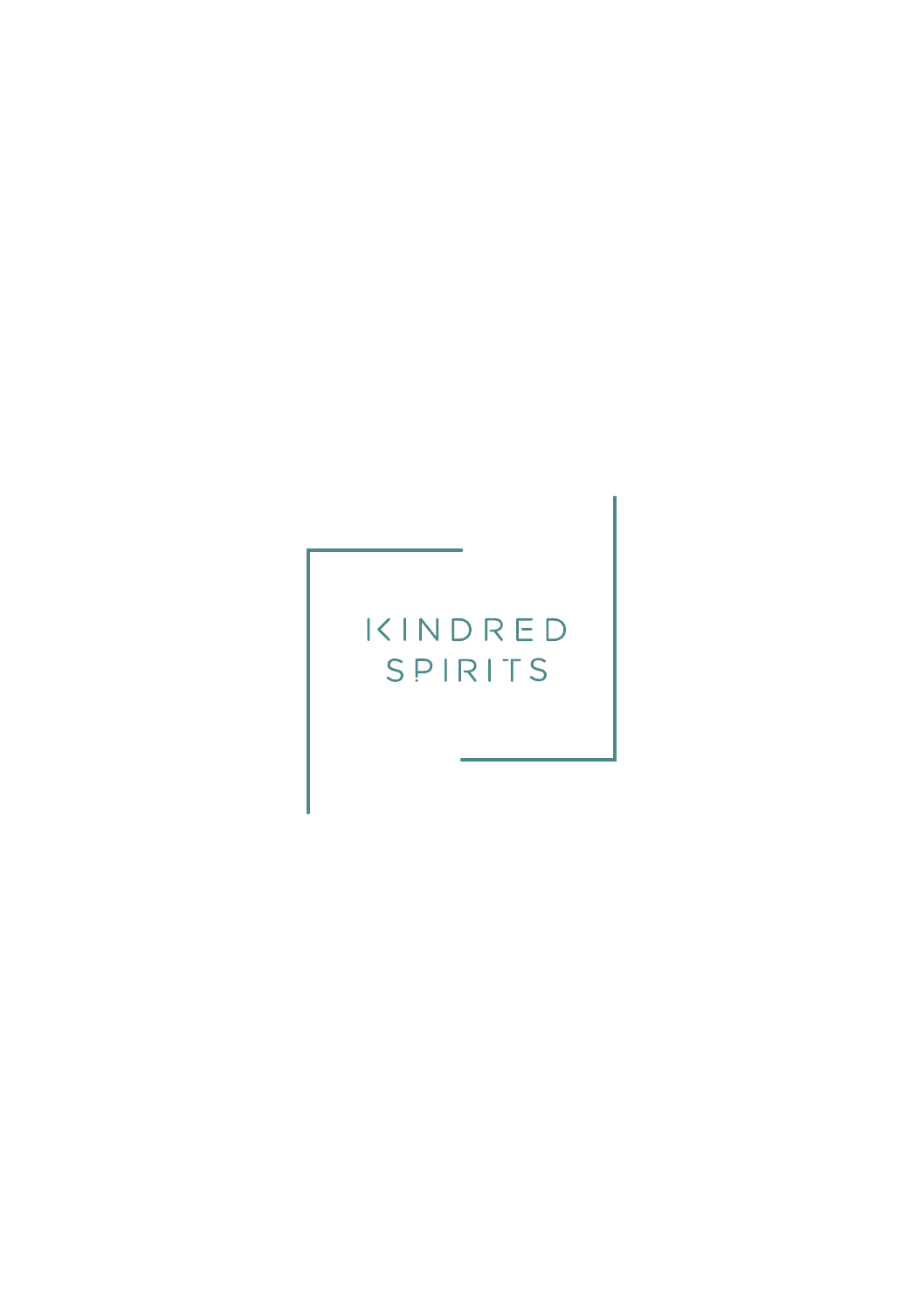# GIN & TONICS | BAR BITES

*Garnished with herbs from our rooftop garden From 15.00 - 21.00*

#### Copenhagen Distillery Dry Gin

Classic notes of juniper intertwined with unfaded flavors of lime, lemon and mint.

#### Copenhagen Distillery Orange Gin

Intriguing notes of both bitter and sweet orange in combination with aromatic spices like cardamon and juniper.

### Copenhagen Distillery Bay Leaf Gin

Dark notes from the bay leaf are balanced out brilliantly with the sweetness of cranberries.

#### Hendrick's Gin

A global superstar. This is a neo-classic gin with wonderful notes of both cucumber and juniper.

#### KI NO BI Kyoto Dry Gin

Created with Japanese botanicals such as yellow yuzu, bamboo and gyokuro tea. It is delicate, floral and flawless.

## Geranium Gin

The name is derived from the essential oils extracted from the geranium plant to flavor this aromatic and floral gin.

#### Seedlip Grove 42 Citrus 0%

A sophisticated, bright, citrus blend of Mediterranean orange, lemon peel, lemongrass and ginger. Best of all it is alcohol-free

## All for 125,- Tuesday - Saturday

| French fries $(\varphi)$<br>with truffle mayo | $50 -$ |
|-----------------------------------------------|--------|
| Olives and nuts $(\varphi)$                   | $75 -$ |
| Hummus $(\varphi)$<br>with flathread          | $85 -$ |
| Ramón Peña<br>Sardines in olive oil           | $95 -$ |
| Ramón Peña                                    |        |

Spicy mussels and garlic chilli pepper

#### Sunday - Monday

*From 15.00 - 21.00*

| Olives and nuts $(\varphi)$                           | $75 -$ |
|-------------------------------------------------------|--------|
| Hummus $(\mathscr{C})$<br>with sourdough bread        | $85 -$ |
| Ramón Peña<br>Sardines in olive oil                   | $95 -$ |
| Ramón Peña<br>Spicy mussels with garlic chilli pepper | $95 -$ |

Vegan

*All prices are in DKK Any allergies? Please let our Sidekick know*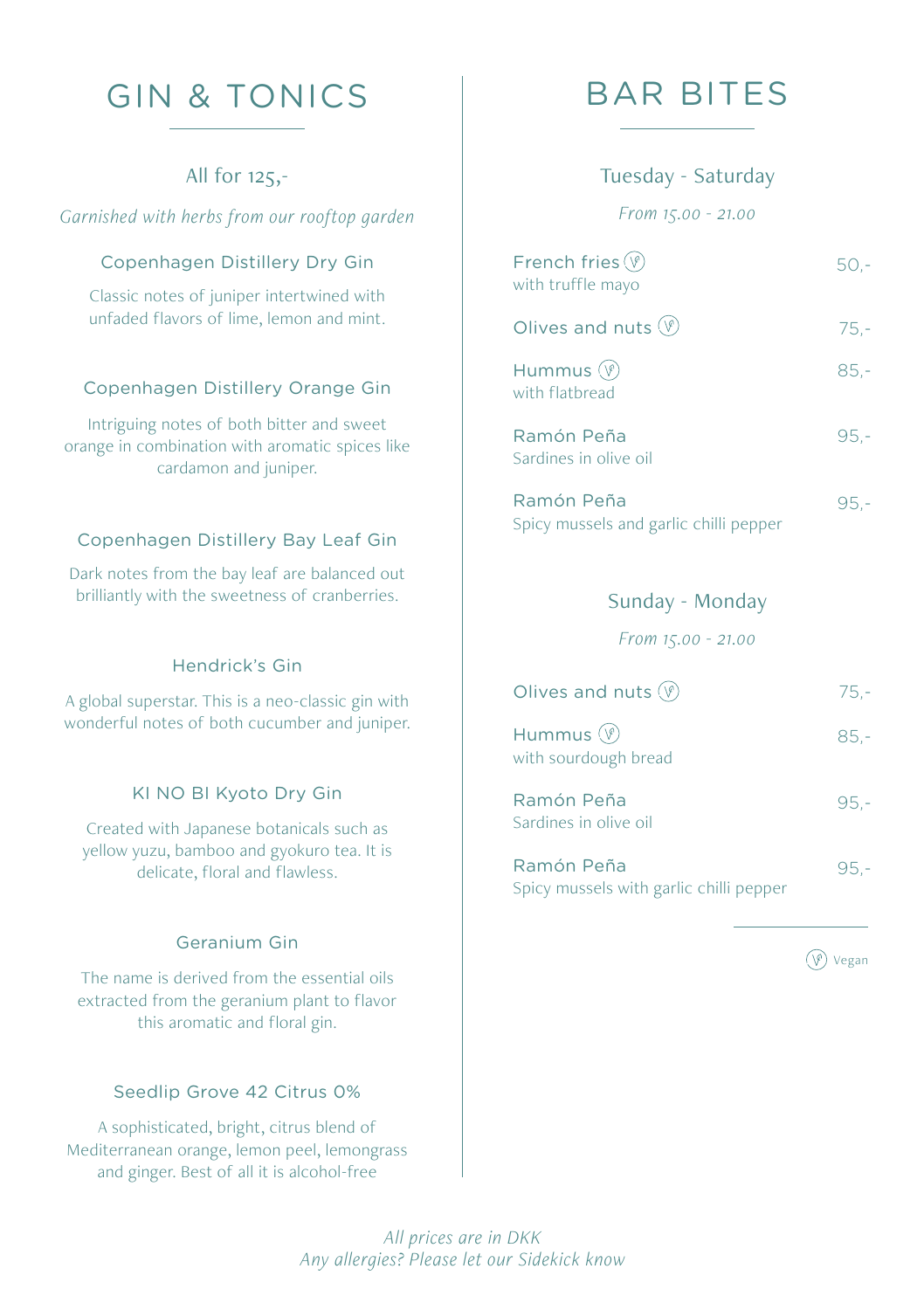# HOT DRINKS

## **COFFEE** BY ROAST COFFEE

## *All available with full cream, oat or semi-skimmed milk*

| Americano                             | $30 -$ |
|---------------------------------------|--------|
| Cappuccino                            | $40 -$ |
| Espresso                              | $25 -$ |
| Espresso Macchiato                    | $30 -$ |
| Caffe Latte                           | $40 -$ |
| Flat White                            | $40 -$ |
| Cortado                               | $30 -$ |
| <b>Iced Coffee</b>                    | $45 -$ |
| Hot chocolate with whipped cream 40,- |        |
| Cafetière for two                     | 60.-   |

## TEA

## BY SING TEHUS

*Come and sniff our whole selection of teas on our coffee bar* 

| Earl Grey                | $32 -$ |
|--------------------------|--------|
| Sweet Bombay             | $32 -$ |
| China Milky Oolong       | $32 -$ |
| Organic Lemon Buttermilk | $32 -$ |
| Organic Long Jing        | $32 -$ |
| Organic Sing Herbal Mint | $32 -$ |
| Fresh mint or ginger     | $32 -$ |
| Teapot for two           | h() -  |
|                          |        |

# SOFT DRINKS -

| <b>JUICES</b>                                     |        | Fatdane                                                                |                  |
|---------------------------------------------------|--------|------------------------------------------------------------------------|------------------|
| Freshly squeezed orange juice                     | 38.-   | Indian tonic                                                           | $40 -$           |
| Juice of the day                                  | $40 -$ | Pink Grape                                                             | $40 -$           |
| <b>Naturfrisk</b>                                 |        | ChariTea                                                               |                  |
| Apple juice                                       | $30 -$ | Green or Red                                                           | $38 -$           |
| Elderflower                                       | $30 -$ |                                                                        |                  |
| Rhubarb                                           | 30,-   | <b>Bornholms Kildevand</b>                                             |                  |
| <b>SOFT DRINKS</b><br>Coca Cola   Regular or Zero | $28 -$ | Still and Sparkling water   Large<br>Still and Sparkling water   Small | $55,-$<br>$22 -$ |
| <b>Naturfrisk</b>                                 |        |                                                                        |                  |
| Ginger ale                                        | $30 -$ |                                                                        |                  |
| Indian tonic                                      | $30 -$ |                                                                        |                  |
| Ginger beer                                       | $30 -$ |                                                                        |                  |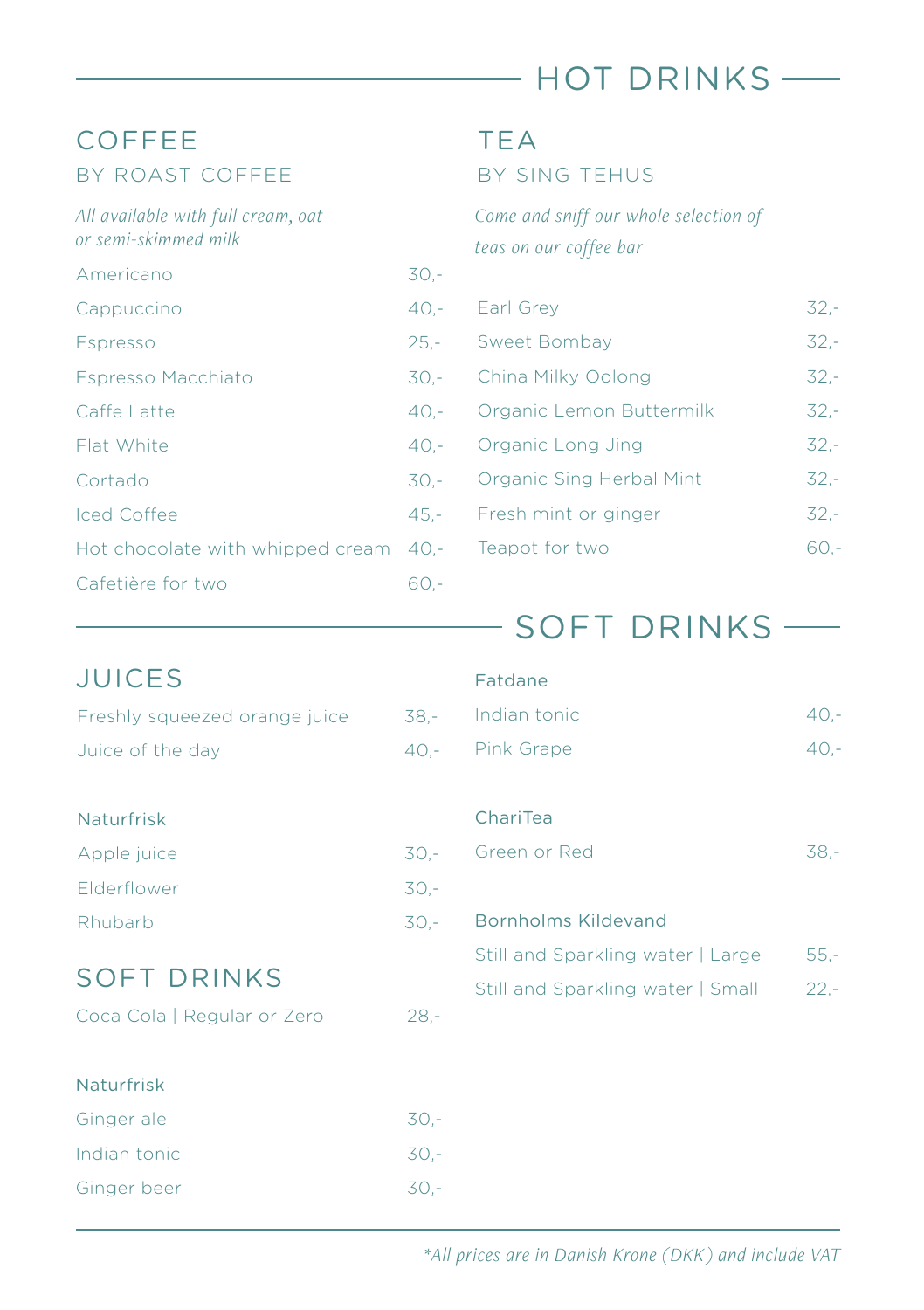## BY TO ØL

| Cans                                    |         | On draft      |
|-----------------------------------------|---------|---------------|
| Implosion $0.0\%$ 33 cl                 |         | 40,- 45 Days  |
| City Session   Session IPA 33 cl        |         | 45 .- Seasona |
| Tropical Rumble   Session IPA with 45,- |         |               |
| mango 33 cl                             |         |               |
| Whirl Domination   IPA 33 cl            | $45. -$ |               |
| Seasonal Beer 33 cl                     | 50.-    |               |

| $0.11$ $0.1$ $0.1$ $0.1$                           |             |
|----------------------------------------------------|-------------|
| 45 Days Organic Pilsner 33 cl   45cl 40, -   60, - |             |
| Seasonal Beer 33 cl / 45cl                         | $45 - 65 -$ |
|                                                    |             |

BEERS

# COCKTAILS

| Seasonal Virgin Cocktail    |          | 95.- Old Fashioned          | $120 -$ |
|-----------------------------|----------|-----------------------------|---------|
| <b>Aperol Spritz</b>        | $110 -$  | <b>Mulberry Daiquiri</b>    | $125 -$ |
| <b>Moscow Mule</b>          |          | 110 .- Margarita            | $120 -$ |
| Paloma                      | $115. -$ | <b>Esspresso Taffeltini</b> | $120 -$ |
| <b>Kindred Spirits Sour</b> |          | 120.- All Gin and Tonics    | $125 -$ |

WINES —

## SPARKLING

Fascino Organic Prosecco Frizzante - Col Fondo

By Glass 75,- | By Bottle 450,-

## Bruno Michel Cuvée Assemblée Brut NV By Bottle 750,-

Albert Sounit, Crémant de Bourgogne Sparkling Rosé

By Bottle 600,-

Albert Sounit, Crémant de Bourgogne Brut

By Bottle 600,-

# ROSÉ

Boutinot, Les Cerisiers Rosé, 2019

By Glass 75,- | By Bottle 375,-

Château d'Esclans, Whispering Angel, 2019 By Glass 120,- | By Bottle 700,-

# ORANGE

Buccia Nera, PA'RO Orange, 2019 By Glass 115,- | By Bottle 575,-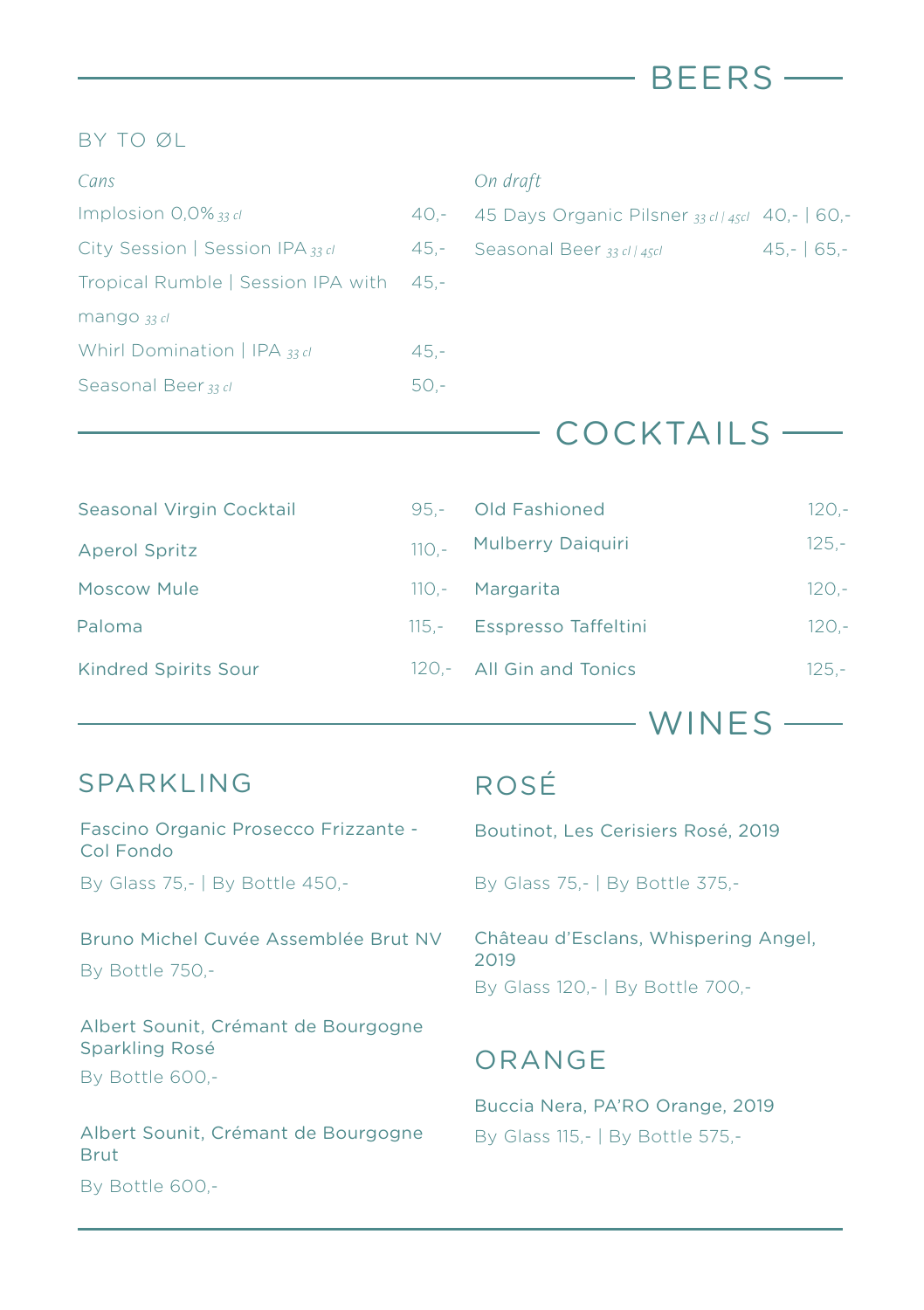

## **WHITE**

Nik Weis Urban Riesling, 2019 By Glass 75,- | By Bottle 375,-

The 3 Wooly Sheep, 2020 By Glass 85,- | By Bottle 450,-

Merf Chardonnay, 2017 By Glass 90,- | By Bottle 470,-

Vignaioli Contrà Soarda, 2019 By Bottle 475,-

Weszeli Langenlois, 2018 By Bottle 500,-

Louis Jadot, Saint-Romain Blanc, 2016 By Bottle 750,-

## RED

Venta La Vega, Adaras Aldea, 2019 By Glass 75,- | By Bottle 450,-

Red Ink, Horse Heaven Hills, 2018 By Glass 75,- | By Bottle 450,-

Domini Del Leone, Valpolicella, 2017 By Glass 115,- | By Bottle 575,-

Vignaioli Contrà Soarda Musso, 2016 By Bottle 600,-

Louis Jadot, Bourgogne Côte d'Or, 2018 By Bottle 700,-

Stag's Leap Wine Cellars, Hands of Time, 2014 By Bottle 750,-

Brovia, Barolo, Piedmont, 2016 By Bottle 1200,-

## DESSERT

Menade Sauvignon Blanc, 2019 By Glass 85,- | By Bottle 425,-